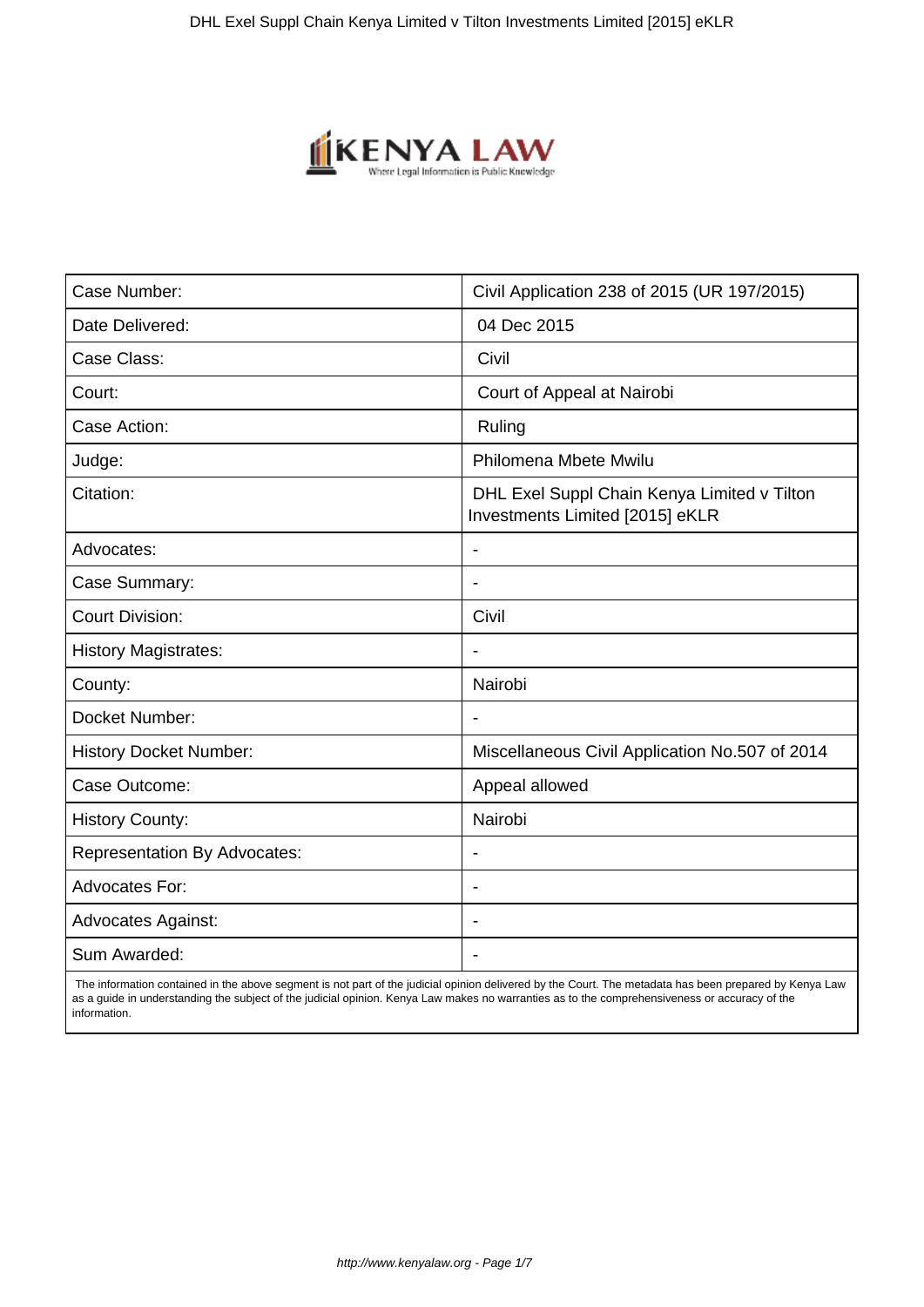## **IN THE COURT OF APPEAL**

# **AT NAIROBI**

# **(CORAM: MWILU, J.A)**

## **CIVIL APPLICATION NO. NAI 238 OF 2015 (UR 197/2015)**

## **BETWEEN**

## **DHL EXEL SUPPL CHAIN KENYA LIMITED.............…………...APPLICANT**

**AND**

## **TILTON INVESTMENTS LIMITED ………….......……............. RESPONDENT**

(An application for extension of time to lodge an Application for leave to appeal to the Court of Appeal against the Ruling of the High Court of Kenya at Nairobi (Lady Justice j. Kamau) dated 21<sup>st</sup> July, 2015

in

#### **Miscellaneous Civil Application No.507 of 2014**

**\*\*\*\*\*\*\*\*\*\*\*\*\*\*\*\*\*\*\*\*\*\***

## **RULING OF THE COURT**

1. This is an application by **DHL EXEL SUPPL CHAIN KENYA LIMITED**, the applicant, under **sections 3A and 3B** of the **Appellate Jurisdiction and rules 4, 39, 42** and **43** of the **Court of Appeal Rules** seeking the following main order:

**" 1. THAT the Court do extend the time for filing an Application seeking leave of the Court to appeal the Ruling of the High Court, Lady Justice J. Kamau, dated 21st July, 2015 in High Court Miscellaneous Application 507 of 2014 pursuant to section 39 of the Arbitration Act."**

The ruling by the trial judge related to the applicant's chamber summons dated 22<sup>nd</sup> October 2014 brought under the provisions of **sections 35(2) (a) (iv) and 35 (2)(b)(ii)** of the Arbitration Act and **rule 7** of the Arbitration rules. The trial judge did not find merit in the said application and proceeded to dismiss it. The applicant aggrieved by that ruling has now brought this application to extend time to lodge an application for leave to appeal.

2. The Applicant seeks to invoke the provisions of **section 39(3) (b)** of the Arbitration Act and seek this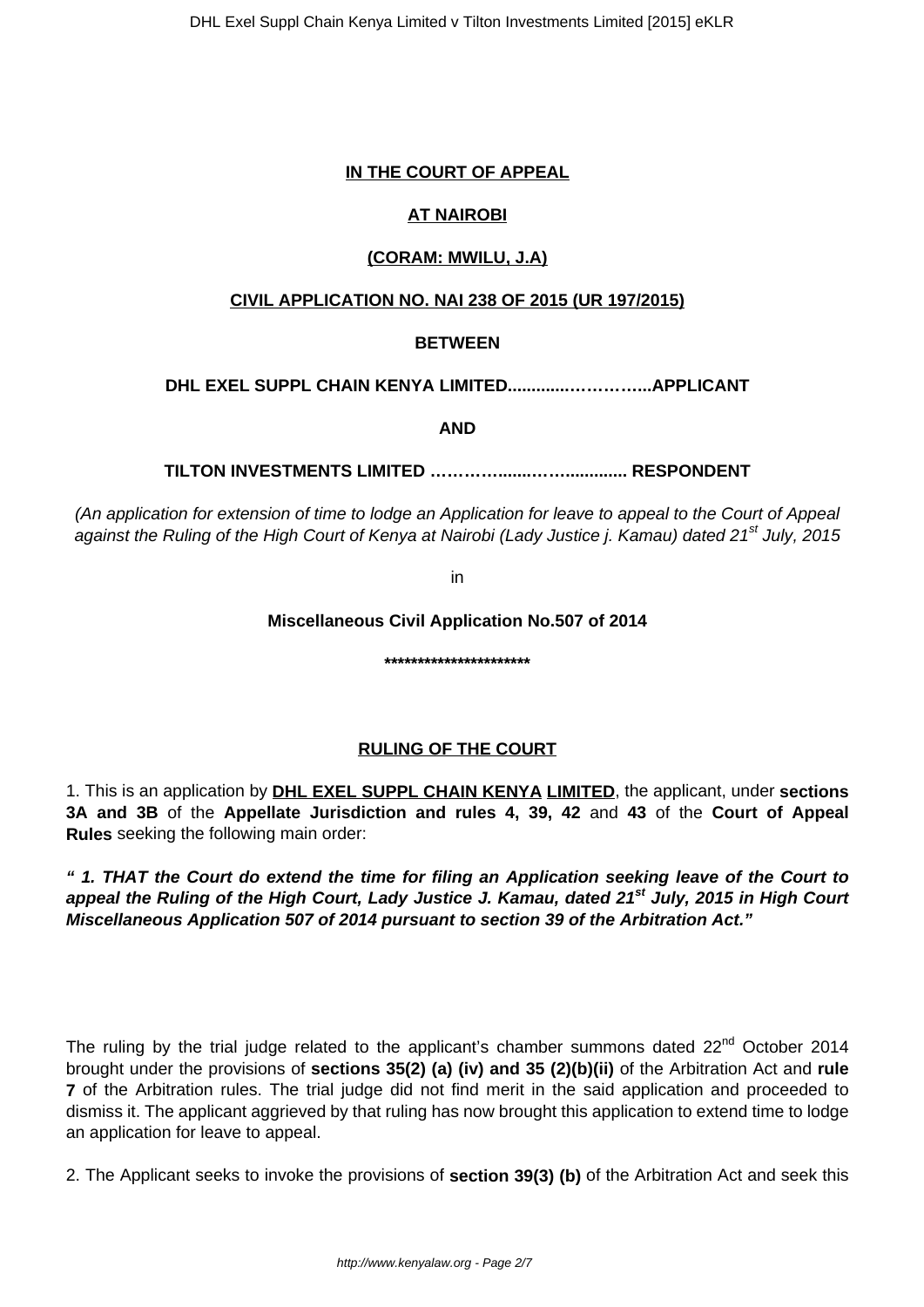Court's leave to appeal that ruling on the ground that a point of law of general importance is involved whose determination will substantially affect the rights of the parties. The point of law intended to be raised is, inter alia, that the arbitral award contains decisions on matters beyond the scope of the reference to arbitration contrary to **section 35(2) (iv)** of the Arbitration Act, the arbitrator went outside the contractual documents and the applicable contract law and failed to appreciate that the parties were bound by their contractual terms and the arbitral award is against the public policy of Kenya. The applicant further contends that the arbitrator awarded both prayers that had been sought in the alternative.

3. The applicant concedes that the application for leave should have been filed within fourteen days in accordance with **rule 39** of this court's rules and adduces the following reasons, also set out in **paragraph 11** of the supporting affidavit by **Benedict Clay,** to explain the delay in filing the said application seeking leave to appeal:

**" a) It took a while i.e. 11 days before the applicant obtained a signed copy of the ruling of the High Court as the same was said to be undergoing corrections after it was read in court,**

b.

**The delay was further occasioned in** (sic) **the consultations between the applicant's representatives on the way forward.** 

#### c.

**the advocates received confirmation to file the application after the time limited for filing the application had lapsed."** 

The applicant had nevertheless filed the notice of appeal within prescribed time and argues that the delay was not inordinate and the respondent will not suffer prejudice which cannot be compensated by an award of costs. This position was further captured in the supporting affidavit of **Benedict Clay**, the applicant's Managing Director.

4. The application is opposed through a replying affidavit sworn on 2nd October 2015 by **John Muguiyi**, the respondent's managing director. The respondent contends that no appeal of any kind may be entertained by this court arising from a ruling of the High Court on any matter pertaining to arbitral award. In addition, the respondent argues that no point of law of general importance can arise for ventilation before this court as what was before the Arbitrator was a contractual dispute. The respondent believes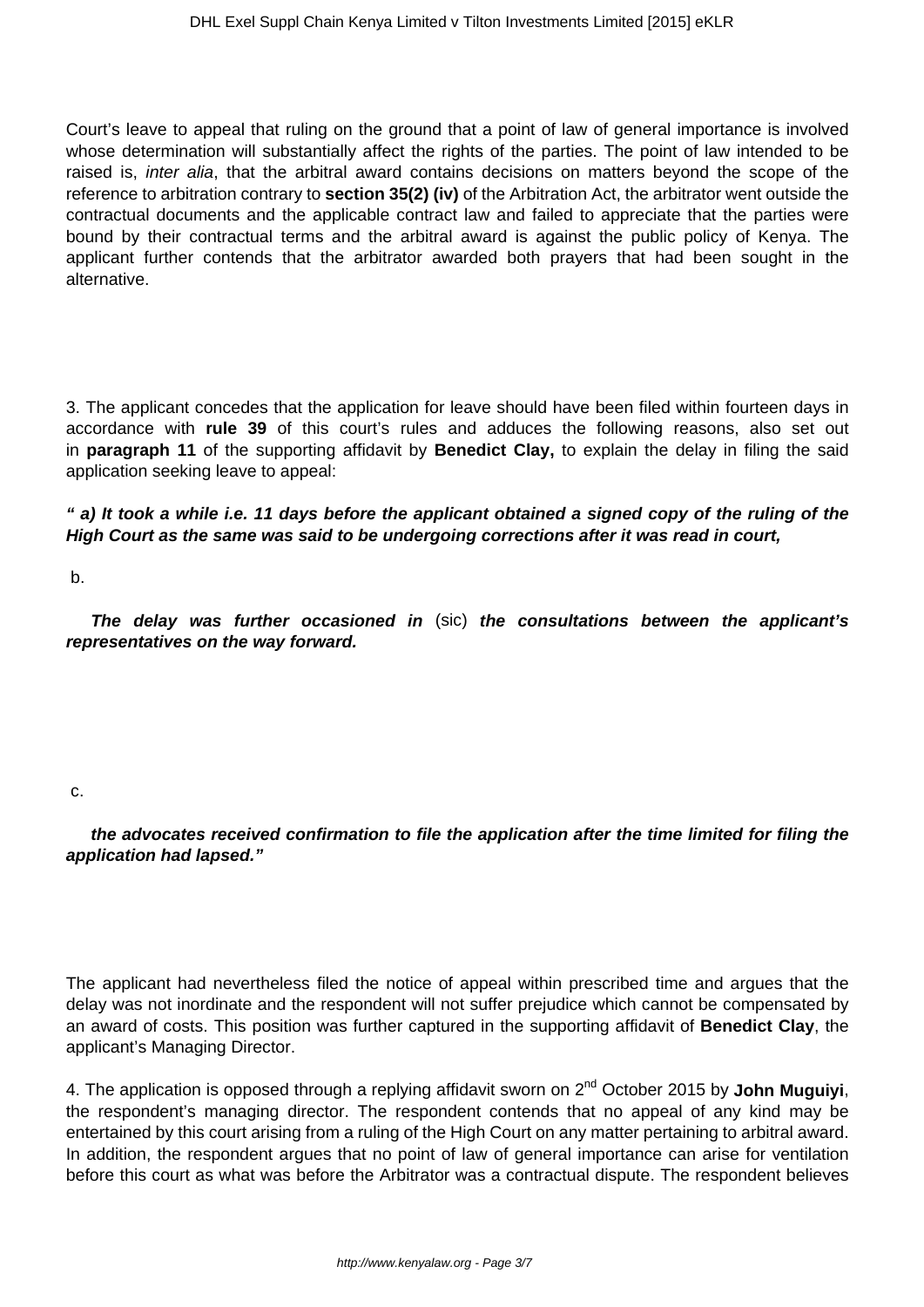that the application is misguided as it is yet another unjustified attempt by the applicant to deny the respondent the fruits of its arbitral award. The respondent further believes that the reasons furnished for lateness in filing the instant application are mere excuses of an indolent litigant keen to deny the respondent its legitimate rights of enjoying the fruits of its award and that the application should be dismissed with costs.

5. The application was argued orally before me by **Mr. Mwaniki Gachoka** for the applicant while **Mr. Chacha Odera** appeared for the respondent. In his submissions, Mr. Gachoka learned counsel for the applicant argued that the applicant seeks the discretion of this court to extend time to file an appeal from the ruling of the trial judge. Counsel referred me to **rule 75(4)** of this Court's rules and indicated that a notice of appeal had been filed on time. In explaining the delay, counsel referred to paragraph 11 of the supporting affidavit by Mr. Benedict Clay which has been reproduced above. In response to the respondent's replying affidavit, Mr. Gachoka submitted that the main contention in the replying affidavit in the affidavits is a reply to the intended appeal. The applicant also filed a list of authorities which included the Court of Appeal cases of **Nyayo Tea Zones Development Corporation v Njuca Consolidated Company Limited Civil Appl. No. Nai 192 of 2014 (unreported) and Aviation Cargo Support Limited v St. Mark Freight Services Limited [2014] eKLR.**

6. The **Nyayo Tea Zones case (supra)** set out the jurisdiction of this court to interfere with an arbitral award under **section 39(3)** of the **Arbitration Act** in which was not satisfied that the intended appeal raised any point of general importance whose determination will substantially affect the rights of the applicant. Consequently, leave to appeal against the ruling of the High Court judge was refused. I have to point out that the court in the said case, unlike in this application before me, was faced with an actual application for leave to appeal invoking **section 39(3)** of the **Arbitration Act**. The present application however is yet to reach that stage as the seeking of leave is only dependent on the determination of this application.

**7. The Aviation Cargo Support case (supra)** on the other hand sought leave to extend time to file and serve its record of appeal where the learned judge held that the delay was in ordinate and had not been satisfactorily explained as to favour the judge's exercise of discretion in the applicant's favour.

8. Mr. Odera learned counsel for the respondent in opposing the application relied on the replying affidavit and the authorities filed on behalf of the respondent. Mr. Odera referred me to the recent five judge bench decision of this court in **Nyutu Agrovet Limited v Airtel Networks Limited [2015]eKLR** which settled the issue of appeals lying to the court of appeal on matters arising from arbitral awards and decided by the High Court. Counsel also referred me to this court's case of **Karisa Chengo, Jefferson Kalama Kengha &Kitsao Charo Ngati v Republic [2015]eKLR** which reiterated the issue of a court's jurisdiction flowing from the constitution, legislation or both. I however point out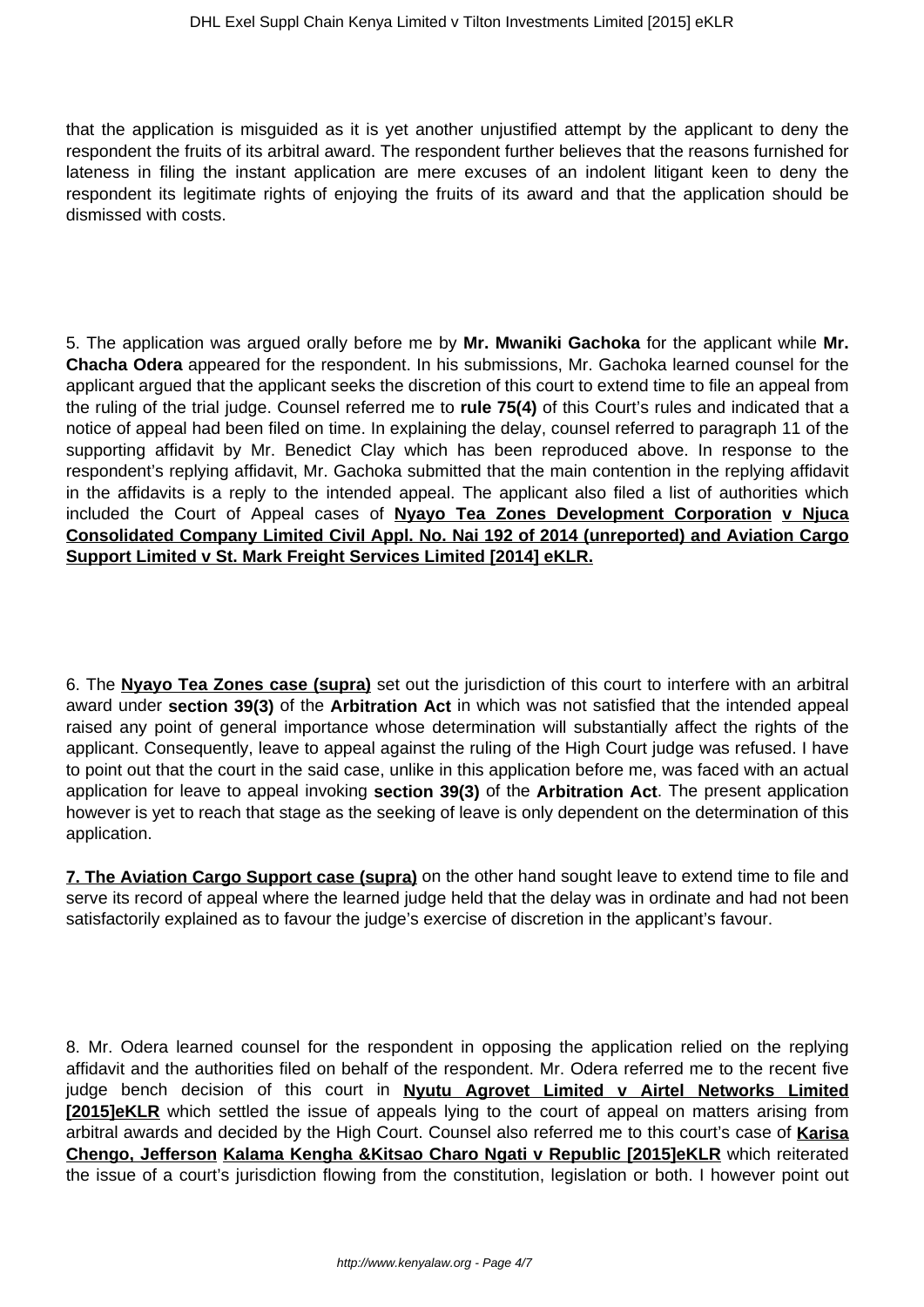that this case is still subject to the appeal to the Supreme Court. All these cases referred to by counsel were delivered in March and May 2015 and were therefore in place as at the time the trial judge made her ruling on 21<sup>st</sup> July 2015.

9. Learned counsel argued that the delay of forty eight days was inordinate and that there was no arguable matter in the intended appeal as the matter would end up before a three judge bench which would not overturn the five bench decision cited above. Counsel urged me to dismiss the application and save judicial time by thwarting the matter escalating to a full bench.

10. In his brief reply, Mr. Gachoka learned counsel for the applicant reiterated that points of law arise and that in his interpretation of the **Nyutu Agrovet Limited case (supra),** the provisions of **section 39(3)** of the Arbitration Act were not reviewed by the court. In counsel's view, the fact that he could not agree with the respondent's counsel on the import of the case yet they were senior lawyers was a demonstration of the arguability of the application.

11. At the outset, I note that this is an application for extension of time under **rules 4 and 39** of this court's rules. Therefore and from the prayers sought in the application, the applicant is not seeking the leave to appeal or invoking **section 39 (3)**. From the arguments adduced it is apparent that the parties have gone to the extent of arguing the merits of the intended application for leave and even the intended appeal itself. As tempting as it may be, I must restrain myself from delving into the merits of the intended application for leave and the intended leave, and focus on the present application for extension of time.

12. I take note that the orders sought are discretionary in nature which discretion is to be exercised judiciously with the ultimate intention of rendering justice, each case depending on its own merit. It is not in dispute that any intended appeal invoking **section 39(3)(b)** of the Arbitration Act is to be preceded by grant of leave of court. Under **rule 39** of this court's rules, such application for leave should be made within fourteen days of such decision sought to be appealed from. The determination of the application herein is dependant on the length of delay, the explanation for the delay and whether the same is inordinate or it can be excused. These considerations are largely factual in my view as I shall lay them out.

13. The ruling by the High Court judge was made on 21<sup>st</sup> July, 2015. To evince its grievance against the ruling, the applicant filed its notice of appeal pursuant to **rule 75(4)** of this court's rules on 23<sup>rd</sup> July 2015, barely two days after the said ruling by the High Court. This notice of appeal was timeously served upon the respondent's advocates and there was no contestation of this fact by the respondent. Concurrent with the filing of the notice of appeal, the applicant through its former Advocates on record vide its letter dated 22<sup>nd</sup> July 2015 and received by the court on 23<sup>rd</sup> July 2015, requested for a certified copy of typed proceedings and ruling.

14. The respondent's explanation for the eleven days it took to obtain a signed copy of the ruling of the high court is satisfactory. The further delay is explained by the respondent as being the time it took for consultations among the applicant's advocates on record, the lead counsel and the applicant's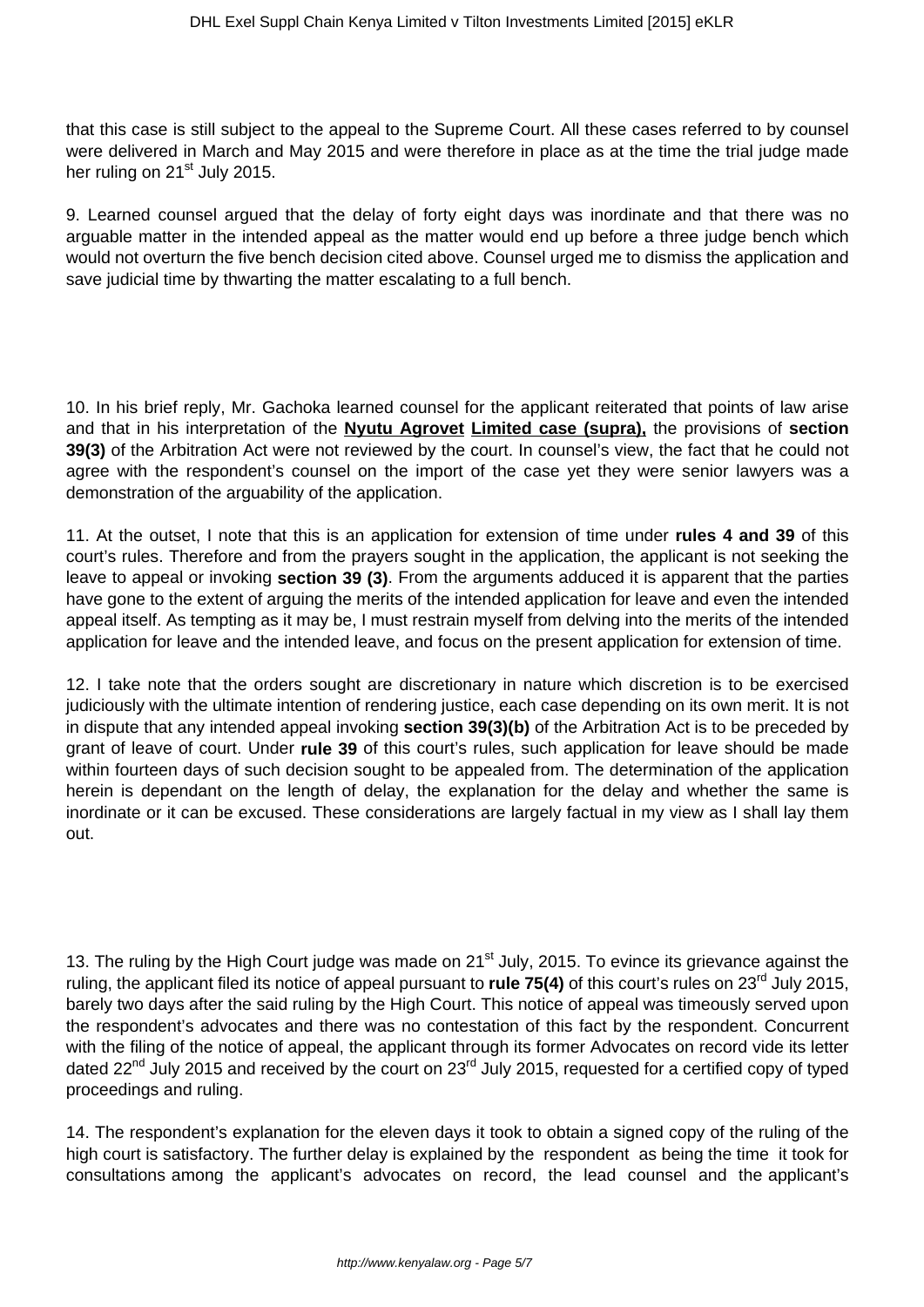representatives in view of the recent five bench decision of this court in the **Nyutu Agrovet Limited case (supra)** and the receipt of instructions to file this application after the time limited for filing the application had lapsed.

15. From this court's file, the application was filed on  $9<sup>th</sup>$  September 2015. This was approximately forty eight days after the date of the ruling as was pointed out by learned counsel for the respondent. Under rule 39 of this court's rules the applicant was required to file the application within fourteen days barring any delay from the court in obtaining the ruling. In essence therefore the application is out of time by thirty four days and since I am satisfied with the eleven day delay by the applicant caused in obtaining the signed ruling and would excuse the applicant for the additional eleven days delay. The totality of the above tabulation is that the applicant delayed by approximately twenty three days, which delay is explained to my satisfaction, and which delay in my view is not inordinate.

16. Having said that, I have to point out that I was not in the least impressed by the argument by the applicant's counsel that the delay was as a result of consultations between the advocate, the lead counsel and their client on the way forward. One would expect the advocates to have taken charge of such Consultations within the imposed judicial timelines in mind. It is a tad arrogant and inconsiderate, a stretch of judicial patience and taking the other counsel's time for granted that everything has to come to a standstill to allow counsel to consult his client and expect everyone else to be available and ready to indulge counsel out of time.

17. However, for the greater interest of justice and the not inordinate delay involved, I have considered the issues raised of the existence of arguable points that will arise in the intended application for leave including the points of law and invocation of **section 39(3) (b)** of the **Arbitration Act**. As I am not the one seized of the application for leave, and therefore not in a position to apply myself to the determination of the entitlement of orders granting the applicant leave to appeal at this stage, I am inclined to allow the application as prayed. The respondent will have ample opportunity to ventilate its arguments before the trial court in the intended application for leave to appeal. It is not in my province at this stage to bar the applicant from accessing the court as the applicant's access to court does not in any way assuage the hopelessness or strength of a case. I have a duty under **sections 3A and 3B** of the **Appellate Jurisdiction Act** to ensure that the factors considered are in consonant with the overriding objective of civil litigation, that is to say, the just, expeditious, proportionate and affordable resolution of disputes before the court

18. Accordingly, I allow the Notice of Motion dated  $7<sup>th</sup>$  September, 2015 and filed on  $9<sup>th</sup>$  September 2015. Costs to abide by the outcome of the intended application for leave to appeal. I direct and order that the application for leave to appeal be filed within 21 days of the date of this ruling, in default of which the extension of time hereby granted shall automatically lapse.